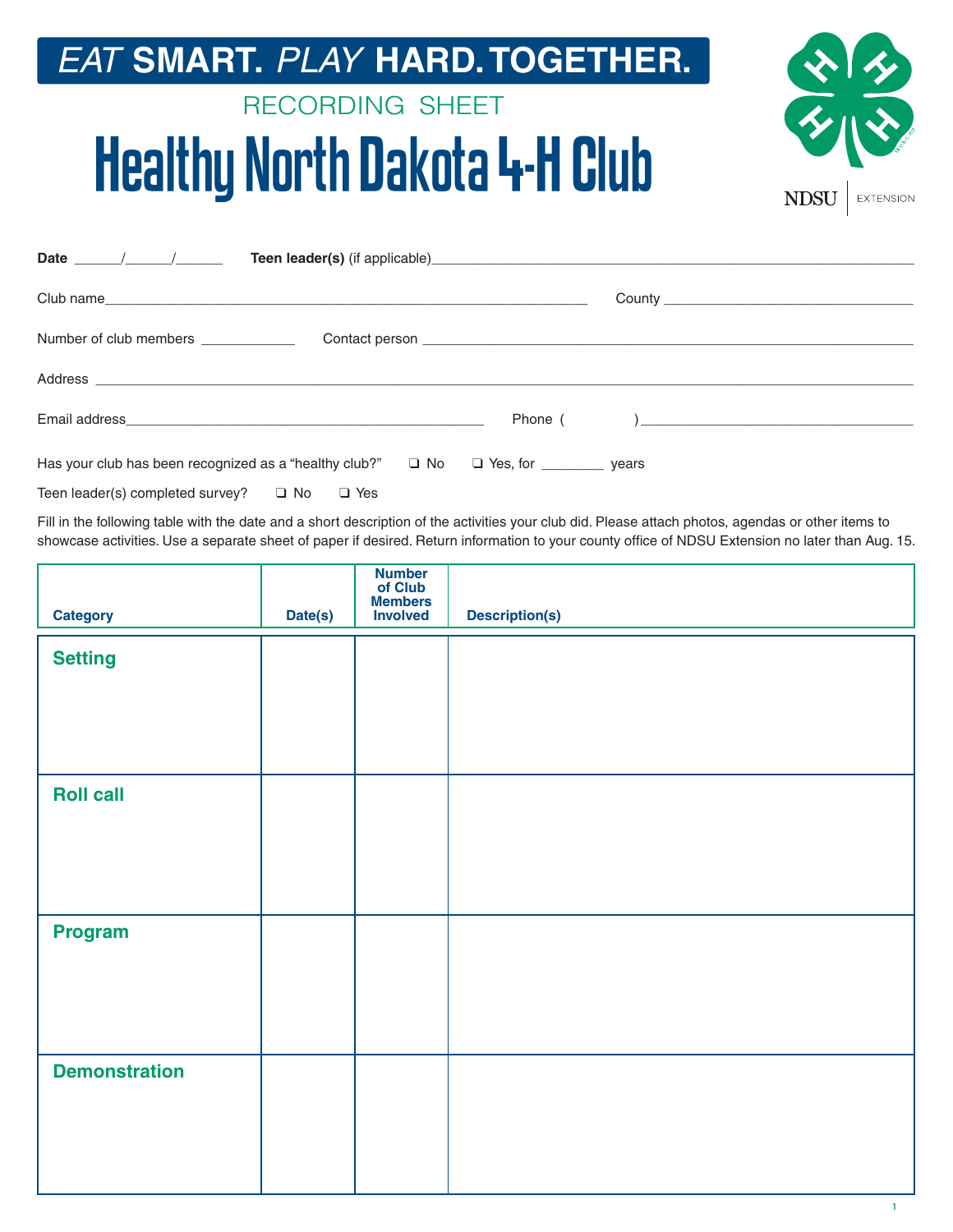| <b>Category</b>                                                                                                                                                                                      | Date(s) | <b>Number</b><br>of Club<br><b>Members</b><br><b>Involved</b> | <b>Description(s)</b>                                                                                                                                                                                                            |
|------------------------------------------------------------------------------------------------------------------------------------------------------------------------------------------------------|---------|---------------------------------------------------------------|----------------------------------------------------------------------------------------------------------------------------------------------------------------------------------------------------------------------------------|
| <b>Recreation</b>                                                                                                                                                                                    |         |                                                               |                                                                                                                                                                                                                                  |
|                                                                                                                                                                                                      |         |                                                               |                                                                                                                                                                                                                                  |
|                                                                                                                                                                                                      |         |                                                               |                                                                                                                                                                                                                                  |
| <b>Refreshment/snacks</b>                                                                                                                                                                            |         |                                                               |                                                                                                                                                                                                                                  |
|                                                                                                                                                                                                      |         |                                                               |                                                                                                                                                                                                                                  |
|                                                                                                                                                                                                      |         |                                                               |                                                                                                                                                                                                                                  |
| <b>Community pride</b>                                                                                                                                                                               |         |                                                               |                                                                                                                                                                                                                                  |
|                                                                                                                                                                                                      |         |                                                               |                                                                                                                                                                                                                                  |
|                                                                                                                                                                                                      |         |                                                               |                                                                                                                                                                                                                                  |
| <b>Field trip/tour</b>                                                                                                                                                                               |         |                                                               |                                                                                                                                                                                                                                  |
|                                                                                                                                                                                                      |         |                                                               |                                                                                                                                                                                                                                  |
|                                                                                                                                                                                                      |         |                                                               |                                                                                                                                                                                                                                  |
| <b>Healthful snack</b><br>policy discussion<br>(see activity provided)                                                                                                                               |         |                                                               | Types of snacks included in your healthful snack policy (list below):                                                                                                                                                            |
| Did your club make or<br>continue a healthful<br>snack policy?                                                                                                                                       |         |                                                               |                                                                                                                                                                                                                                  |
| $\Box$ Yes<br>$\Box$ No                                                                                                                                                                              |         |                                                               |                                                                                                                                                                                                                                  |
| <b>Family Mealtime</b><br><b>Challenge</b><br>Clubs that participate in the "Family<br>Mealtime Challenge" will receive<br>special recognition in addition to the<br>"Healthy 4-H Club" recognition. |         |                                                               | Please collect comments from each participating family and record<br>on the Family Mealtime Challenge 4-H Club Recording Sheet<br>(Page 3 of this document): What is your family's best tip for making<br>family mealtimes work? |
| At how many club meetings did you have healthful snacks? ______________ meetings                                                                                                                     |         |                                                               |                                                                                                                                                                                                                                  |

Did/will you create a display for: county fair? ❑ Yes ❑ No State Fair? ❑ Yes ❑ No

#### Visit North Dakota 4-H on-line at www.ndsu.edu/4h

NDSU encourages you to use and share this content, but please do so under the conditions of our Creative Commons license. You may copy, distribute, transmit and adapt this work as long as you give full attribution, don't use the work for commercial purposes and share your resulting work similarly. For more information, visit www.ag.ndsu.edu/agcomm/creative-commons. County commissions, North Dakota State University and U.S. Department of Agriculture cooperating.

North Dakota State University does not discriminate on the basis of age, color, disability, gender expression/identity, genetic information, marital status, national origin, public assistance status, race, religion,<br>Sex,

This publication will be made available in alternative formats for people with disabilities upon request, 701-231-7881.